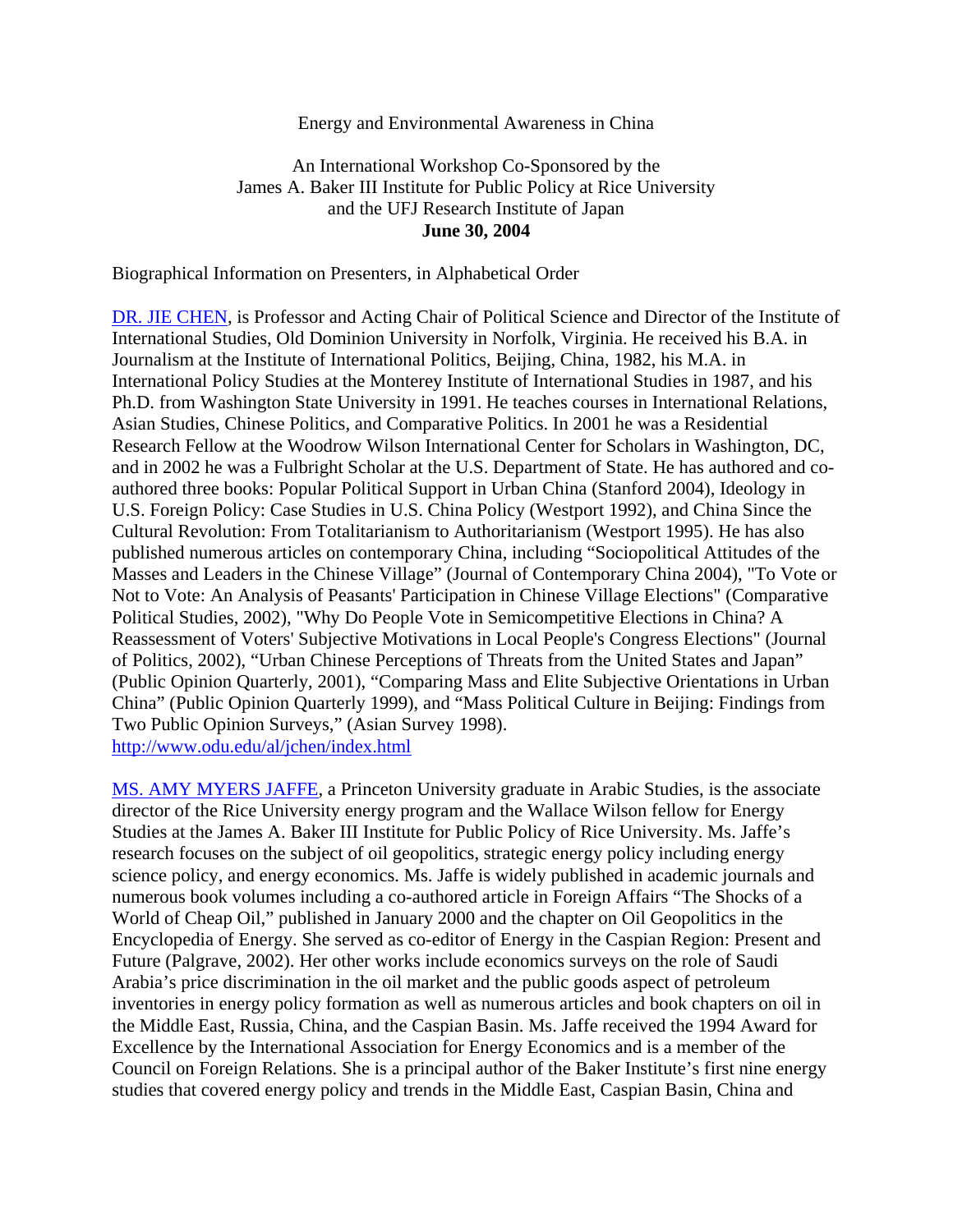Japan as well as emerging technologies in the nuclear, nano-technology and natural gas sectors. Ms. Jaffe is currently organizing a major study on energy in Russia for the Baker Institute and was a major contributor to the recent joint Baker Institute/CFR task force on Guiding Principles for US Post-Conflict Policy in Iraq. She serves as project director for the joint Baker Institute/CFR task force Strategic Energy Policy: Challenges in the 21st Century. Prior to joining the Baker Institute, Ms. Jaffe was the senior editor and Middle East analyst for Petroleum Intelligence Weekly, a respected oil journal. Ms. Jaffe has written for a variety of publications including the New York Times, Dow Jones International, The Asian Wall Street Journal and the Mideast Report. Ms. Jaffe is a widely-quoted commentator on oil and energy policy in the international media and appears regularly on a variety of television news programs including CNN, MacNeil Lehrer News Hour, Fox News, MSNBC, Good Morning America and local broadcasts in New York and Houston.

http://www.rice.edu/energy/personnel/staff/AmyMyersJaffe.html

MR. KENSUKE KANEKIYO is a Managing Director of the Institute of Energy Economics, Japan. Mr. Kanekiyo is currently responsible for international cooperation activities of IEEJ relating to energy planning, conservation and environmental projects on coal, oil, gas and new and renewable energies, including APEC and ASEAN+3 activities. Among others, he is supervising IEEJ's oil and gas studies on Russia and China. He is the lead author of the prominent World Bank report "Northeast Asia Gas Trade Study." Other studies have covered cooperation in the petroleum industry in Northeast Asia, and the LNG Outlook of Japan. Mr. Kanekiyo has excellent knowledge and experience in energy issues in general, in oil and gas in upstream and downstream and, especially, the natural gas business. He initiated, supervised and successfully implemented the Malaysia LNG-3 project during his career at Nippon Oil Corporation, from 1988 to 2000, where he ultimately served as general manager of the LNG Department. His major research publications include: "Diversifying Energy Sources in Northeast Asia" (PNG 2004), " Opening Up a Way to the Pacific Market for Russian Petroleum Resources" (IEEJ, 2003), "The Northeast Asia Gas Trade Study" (The World Bank, 2003), "Toward Energy Cooperation in Northeast Asia" (IEEJ, 2003), "The Petroleum Industry in Northeast Asia" (IEEJ, 2002), "Middle- Term Energy Outlook of Japan" (IEEJ, Annual edition), "The West-to-East Gas Pipeline, China "(IEEJ, August, 2001), "Outlook of Natural Gas Demand in Major Cities of China" (IEEJ, June 2001), and "LNG Outlook of Japan" (Annual edition, Nippon Oil Corporation).

http://eneken.ieej.or.jp/en/

DR. STEVEN W. LEWIS is a Research Fellow at the James A. Baker III Institute for Public Policy, and Senior Lecturer and Director of Asian Studies at Rice University. He received his doctorate in political science from Washington University in St. Louis. His research interests are focused on the development of privatization experiments, energy policy and central-local government fiscal relations in China and other transition economies. His recent publications include, "The Media of New Public Spaces in Global Cities: Subway Advertising in Beijing, Hong Kong, Shanghai and Taipei," in Continuum, 2003, "China's Oil Diplomacy" with Amy Myers Jaffe, in Survival, Spring 2002 "Deregulating and Privatizing Brazil's Energy Sector," in a 2004 Baker Institute omnibus report on energy policies in Latin America, and "What Can I Do For Shanghai? Selling Spiritual Civilization in Chinese Cities," in Stephanie Hemelryk Donald, Michael Keane, Yin Hong, eds., Media in China: Consumption, Content and Crisis, Curzon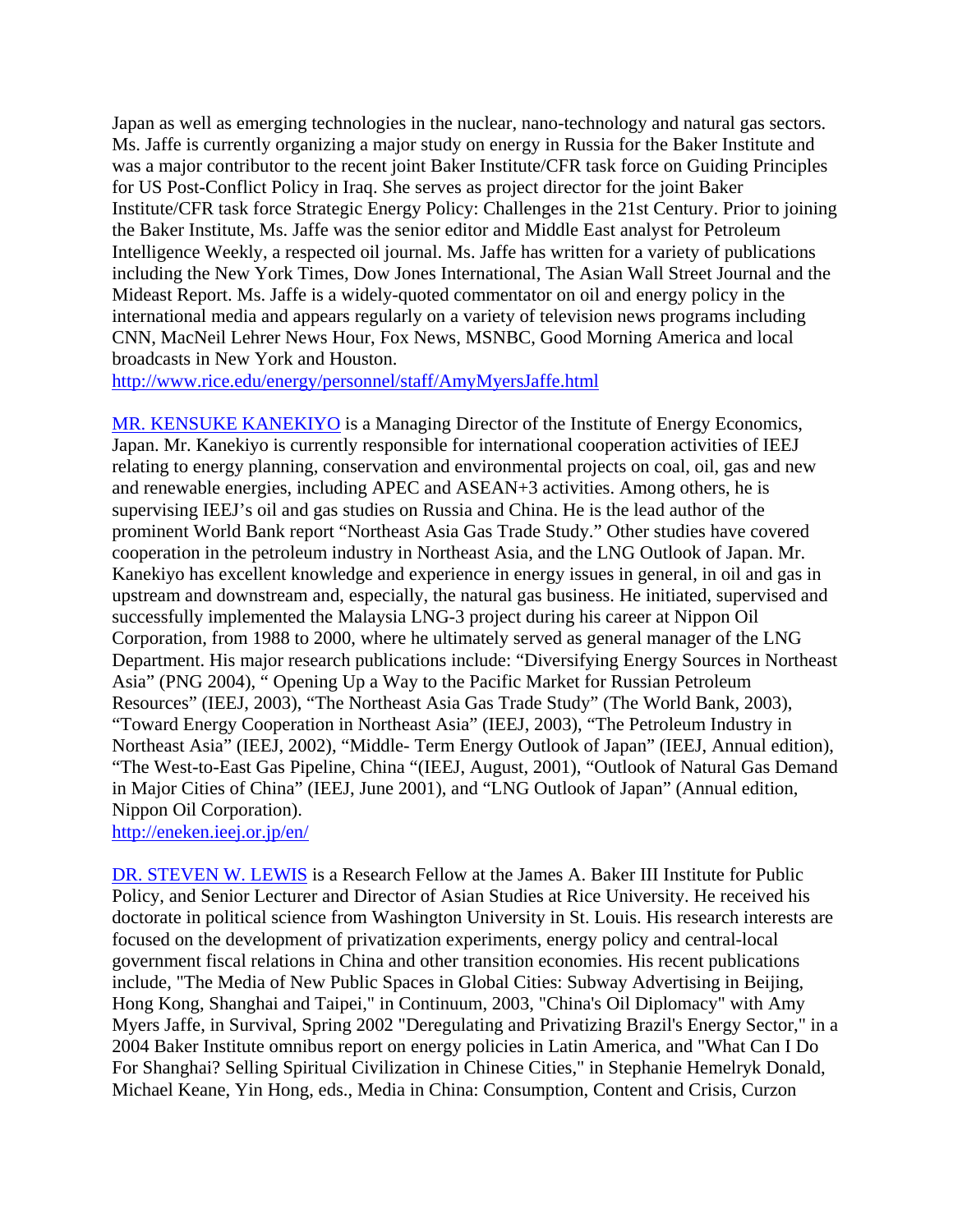## Press, 2002.

He has also conducted studies on intellectual property rights for the National Bureau of Asian Research, on the decentralization and privatization of China's oil and gas companies for the Center for International Political Economy, and on China's energy policy and foreign policy for Japan's METI. He has briefed executives from the Sichuan Petroleum Administration on business and government relations as part of a World Bank program, and participants at the World Petrochemical Congress in Houston on China's industrial policies and government strategies after WTO accession. As director of the Transnational China Project at the Baker Institute for Public Policy since 1997, he has worked with Rice faculty across many disciplines to explore the changes in contemporary Chinese culture associated with globalization. The project is currently beginning a three-year survey study, sponsored by the Henry Luce Foundation, of the impact of consumer advertising on nationalism in Chinese cities. Dr. Lewis has commented on the political, economic and social conditions in China for Chinese, American, Australian and local media, including CNN, Radio Australia, Radio Free Asia, Voice of America, Shandong Television, The Wall Street Journal, the New York Times, Newsday, USA Today, the Houston Chronicle, the Atlanta Constitution-Journal, the Cox News Syndicate, the Houston Press and Houston television and radio news stations. He is a member of the International Economic Development Coordinating Committee of the Mayor's Office of Houston and of the board of advisors to the Asia Society of Texas. http://www.bakerinstitute.org/Persons/FelSchol.htm

MS. HONGYAN HE OLIVER, is completing her doctoral studies in the Program on Environmental Planning and Management of the Department of Civil and Environmental Engineering at Stanford University, and taking up a post-doctoral research position in the Program on Technology Innovation at the Kennedy School of Government, Harvard University. Her dissertation is entitled, "The Implementation of Cleaner Production at Chinese Enterprises through City-level Cleaner Production Programs". She received a M.S. in Environmental Sciences from Beijing University in 1999, with her thesis entitled, "Design of Environmental Taxation Policy for China's Ozone Depleting Substances (ODS) Phase-out". She has conducted research on the integration of regulatory and market-based instruments to control emissions from the power sector as part of the China Clean Energy Program, Natural Resource Defense Council, New York, and on evaluating four city-level cleaner production programs in China as part of a joint research program between Stanford University and the China Cleaner Production Advisory Board, Beijing. Her publications include, with Leonard Ortolano, "Implementation of a Cleaner Production Program in Jiangsu, China," (forthcoming Development and Change, to be published in the special issue: Development and Environmental Reform in China), and also with Leonard Ortolano, "Transferring Cleaner Production Technologies to Industrial Enterprises in Changzhou and Nantong, China," (forthcoming International Journal of Technology Transfer and Commercialization), and with Leonard Ortolano and Hanchang Shi, "Cleaner Production Program in Taiyuan City, China." (International Journal of Technology Transfer and Commercialization 2002).

DR. KANG WU is an energy expert on China and head of the China Energy projects at the East-West Center in Hawaii. Research work also includes energy modeling and Asia Pacific energy demand forecasting. He is the author and co-author of numerous journal articles, project reports, professional studies, conference papers, books, and other publications. He speaks frequently at